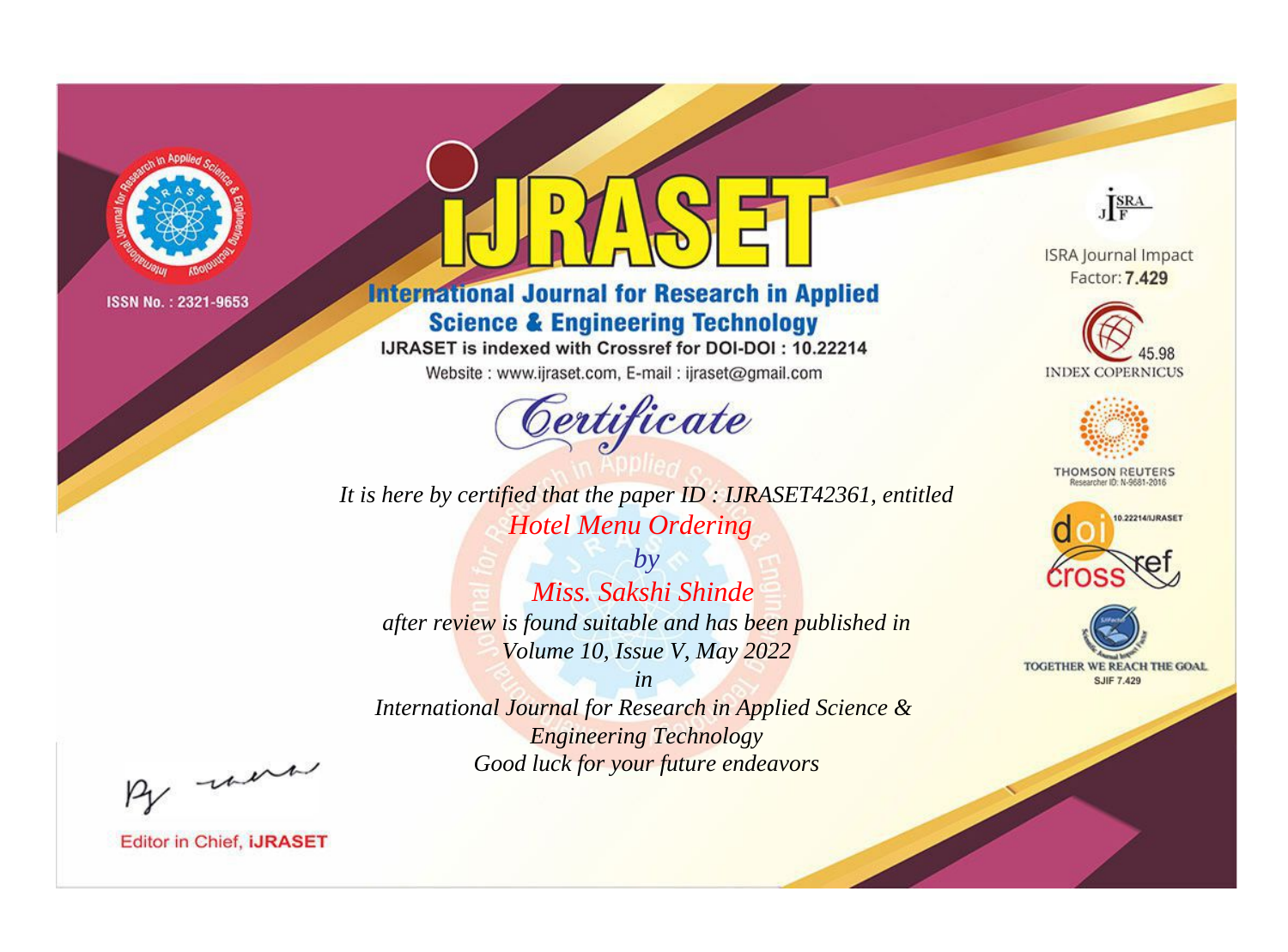

# **International Journal for Research in Applied Science & Engineering Technology**

IJRASET is indexed with Crossref for DOI-DOI: 10.22214

Website: www.ijraset.com, E-mail: ijraset@gmail.com



JERA **ISRA Journal Impact** 

Factor: 7.429





**THOMSON REUTERS** 



TOGETHER WE REACH THE GOAL **SJIF 7.429** 

*It is here by certified that the paper ID : IJRASET42361, entitled Hotel Menu Ordering*

*by Miss. Shrutika Patil after review is found suitable and has been published in Volume 10, Issue V, May 2022*

*in* 

*International Journal for Research in Applied Science & Engineering Technology Good luck for your future endeavors*

By morn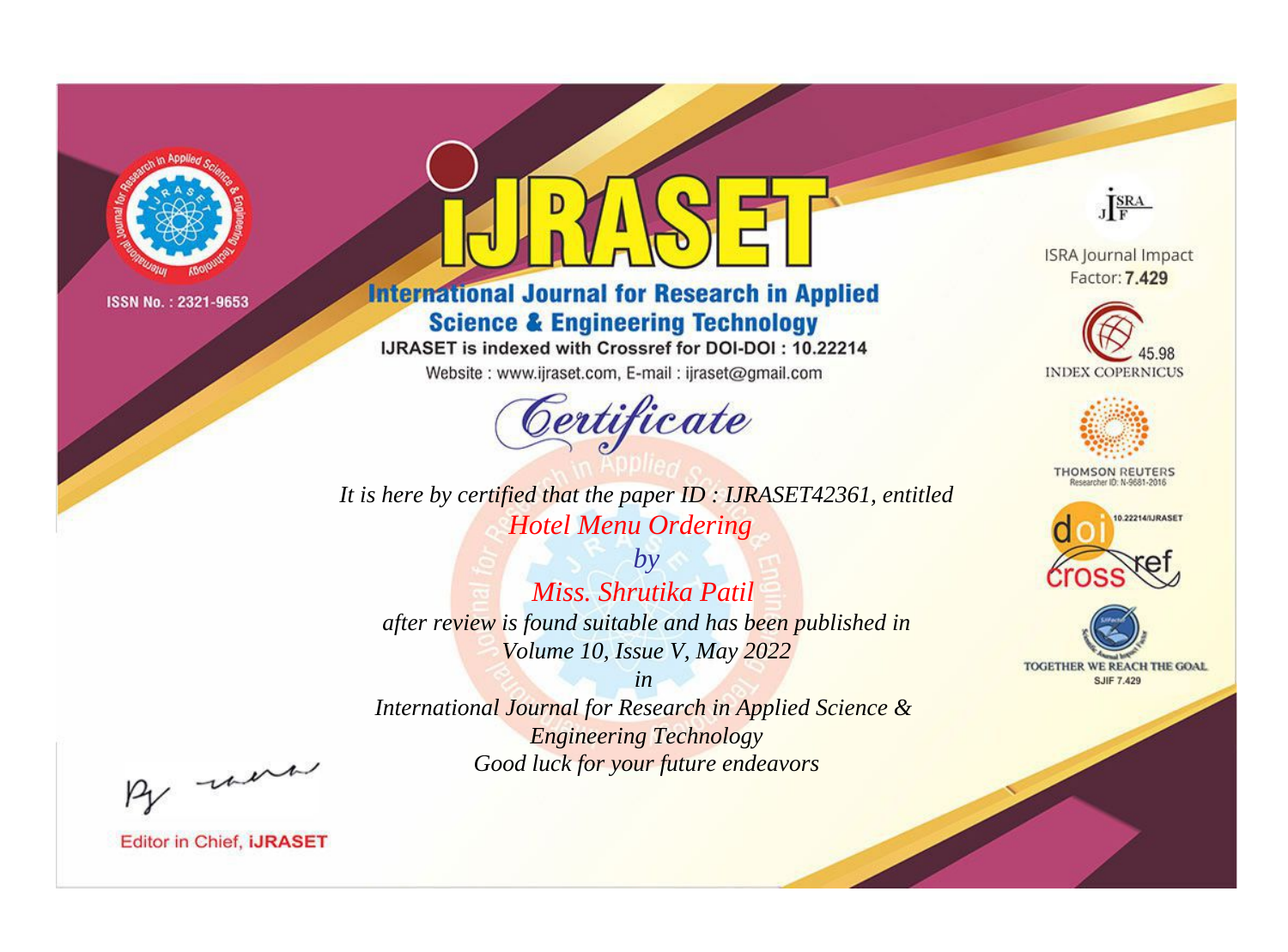

# **International Journal for Research in Applied Science & Engineering Technology**

IJRASET is indexed with Crossref for DOI-DOI: 10.22214

Website: www.ijraset.com, E-mail: ijraset@gmail.com



JERA

**ISRA Journal Impact** Factor: 7.429





**THOMSON REUTERS** 



TOGETHER WE REACH THE GOAL **SJIF 7.429** 

*It is here by certified that the paper ID : IJRASET42361, entitled Hotel Menu Ordering*

*by Miss. Manasi Chendake after review is found suitable and has been published in Volume 10, Issue V, May 2022*

*in* 

*International Journal for Research in Applied Science & Engineering Technology Good luck for your future endeavors*

By morn